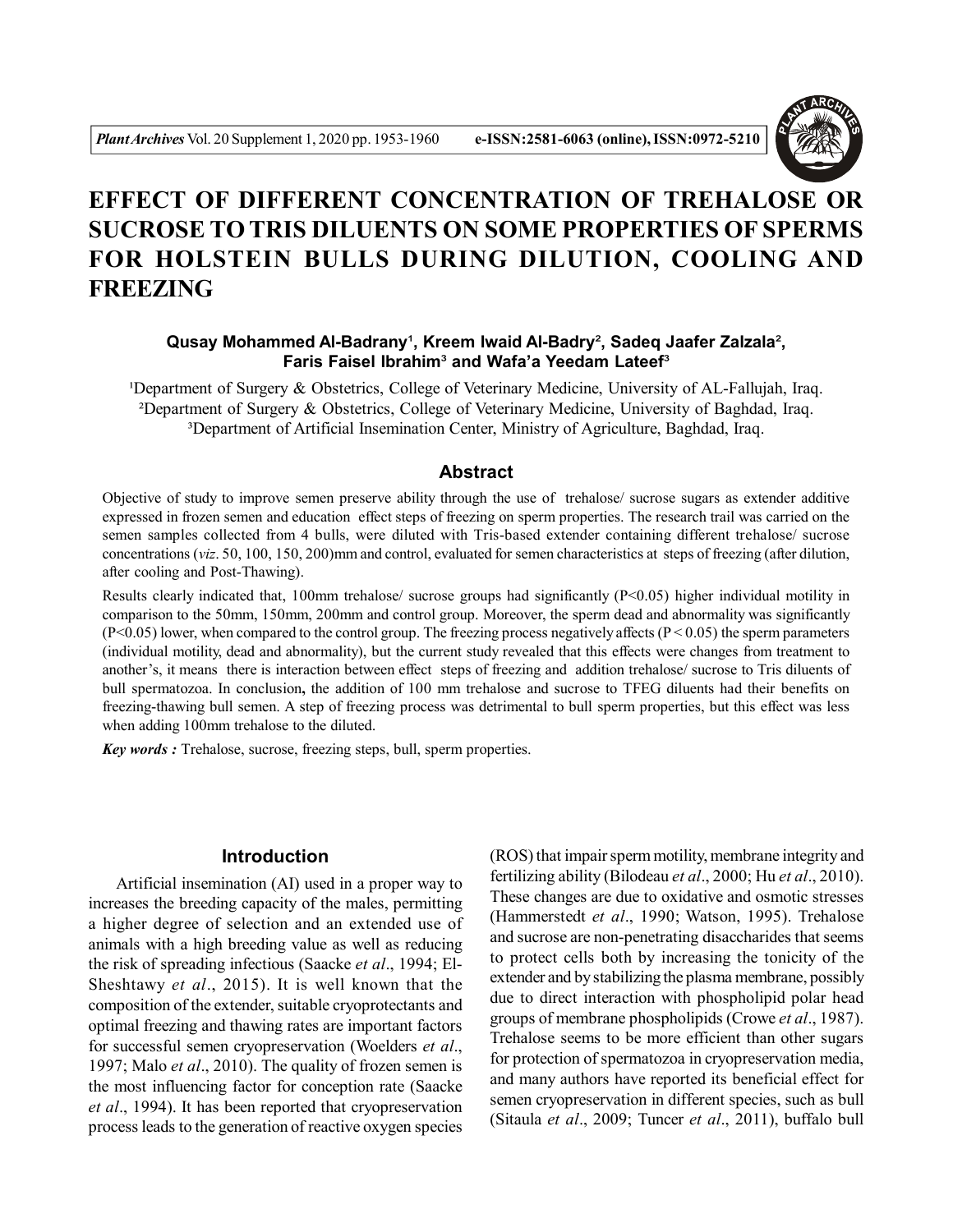(Reddy *et al*., 2010, Badr *et al*., 2010), ram (Molinia *et al*., 1994; Aisen *et al*., 2002), goat (Aboagla and Terada, 2003; Tuncer *et al*., 2013), rabbit semen (Dalimata and Graham, 1997). Disaccharides are effective in stabilizing biomembrane bilayers and the sperm metabolism can be better sustained in diluents containing degradable sugar (Aisen *et al*., 2005). Lactose, sucrose, raffinose, trehalose and dextrans are not able to diffuse across the plasma membrane, creating an osmotic pressure that induces cell dehydration and a lower incidence of intracellular ice formation. These sugars interact with phospholipids in the plasma membrane, increasing sperm survival to cryopreservation (Aisen *et al*., 2002). The addition of high concentrations of trehalose to sperm extender provides the best protection with regard to post-thaw motility parameters, recovery rates, thermal resistance, and acrosome integrity. This disaccharide increases membrane fluidity before freezing, leading to greater resistance of spermatozoa against freeze thawing damage (Aboagla and Terada, 2003). On the other hand, addition of sucrose and trehalose for freezing of bull semen resulted in an improvement of the sperm survival (Woelders *et al*., 1997). This study aimed to examine the effect of different concentrations of trehalose or sucrose (50 or 100 or 150 or 200 mm) on diluted, cooled and postthawed quality of bull semen, preserved in Tris-fructoseegg yolk-glycerol (TFEG).

## **Materials and Methods**

## **Semen collection and initial evaluation**

This study was carried out at the Artificial Insemination Center, Abou-Ghareeb Western of Baghdad, on (4) four Holstein bull born in Iraq, all bulls age (3-4 year) old and they were kept under identical conditions of management, feeding and watering. Semen was collected from bulls weekly with the aid of an artificial vagina method, immediately after collection, semen placed in water bath at 37ºC until their assessment in the laboratory, ejaculates of semen with more than (55) percent initial motility was used for the trail.

#### **Semen processing**

Each semen samples were split further into 10 equal aliquots and each one was diluted with Tris-Fructose-Egg Yolk-Glycerol (TFEG) freezing extender containing different trehalose ( $T_1$ - 50mm,  $T_2$ - 100mm,  $T_3$ - 150mm and  $T_4$ - 200mm/L) and sucrose ( $T_1$ - 50mm,  $T_2$ - 100mm,  $T_3$ - 150mm and  $T_4$ - 200 mm/L) concentrations and no additive C1-(control) so as to have a final sperm concentration of 80 million sperms per ml, cooled slowly 1.5-2 hr. up to 5ºC and equilibrated for 4hrs, semen was packed into 0.25 ml polyvinyl French straw (IMV, France) after equilibration periods, the straw were placed horizontally on a rack and frozen in a vapor 4cm above liquid nitrogen (LN2) for (9 min) and were then dipped in liquid LN2.

#### **Semen quality assessment**

These assessments were undertaken on fresh semen, after dilution, after cooling and post- thawing of bull spermatozoa, frozen straws were thawed at 37ºC for 30 seconds in a water bath for evaluation, the parameter studies were the sperm individual motility, dead and sperm abnormality percentage. Individual motility was subjectively evaluated using the standard method described by (Bearden and Fuquay, 2000). The dead and sperm abnormality were calculated using eosin-nigrosin stain as per the method described by (Evans and Maxwell, 1987).

#### **Statistical analysis**

Statistical analysis was performed according to (SAS, 2012), followed by (Duncan test) to determine significant differences in all the parameter among all groups (P< 0.05) was considered statistically significant.

#### **Results**

# **The effect of trehalose or sucrose and steps of freezing on individual motility percentage of bull sperms**

The effect addition trehalose and sucrose on individual motility percentage of bull sperm frozen in liquid nitrogen mentioned in table 1, in which, as comparing between treatments within each step showed:

After dilution, the individual motility percentage of sperm in T2 (70.83%) appears significantly ( $p<0.05$ ) higher than T1, T3, T4, S1, S3, S4 and C (61.94, 56.94, 53.33, 51.83, 52.72, 45.00 and 63.33%) respectively, while the treatment S4 (45.00%) appears significantly ( $p<0.05$ ) lower than other treatment, but it recorded no significant differences among T2 and S2 (70.83 and 66.38%) respectively and between C, S2 and C1, T1 and T3, T4, S3 and T4, S1, S3, respectively. After cooling, sperm motility percentage in treatments T2 (66.38%) showed significantly ( $p > 0.05$ ) more than C, T1, T3, T4, S1, S2, S3 and S4 (53.77, 57.33, 45.00, 45.50, 43.61, 59.44, 46.05 and 36.66%), respectively, but the treatment S4 (36.66%) appear significant ( $p<0.05$ ) less than other treatments, whereas no significant differences between T1 with S2 and between T3, T4, S1 to S3. At post thawing steps individual motility percentage of sperm in T2 (65.55%) observed superior significantly  $(p>0.05)$  than other treatment T1 (53.33%), T3 (46.66%), T4 (46.61%), S1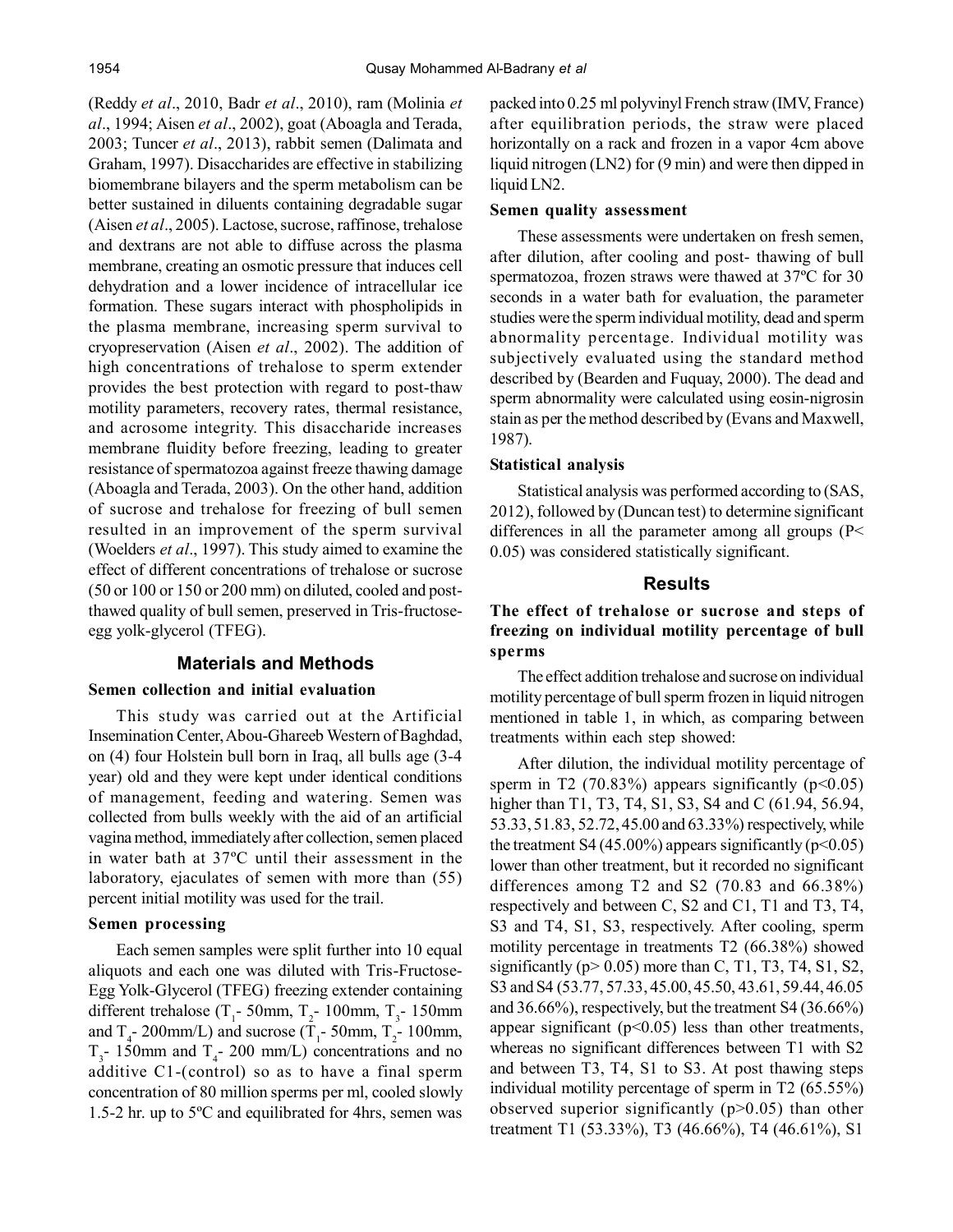(41.11%), S2 (59.77%), S3 (41.21%), S4 (36.94%) and C (52.55%), whereas no significant differences between C1 and T1, T3 and T4, S1 and S3. Present study shows that cooling and post–thawing caused decrease significantly( $p>0.05$ ) in individual motility compare with after dilution in C, T2, T3, T4, S1, S2, S4 (Table 1) and in T1, S3 individual motility during post thawing less significantly  $(p>0.05)$  compare with after cooling and dilution were the differences between them significantly  $(p>0.05)$ , but the different no significant between cooling and post thawing for C, T2, T3, T4, S1, S2, S4.

The overall mean of individual motility percentage of sperms notice that the treatment T2 (67.59%) was significantly ( $p > 0.05$ ) higher than T1 (57.53%), T3 (49.53%), T4 (48.48%), S1 (45.52%), S2 (61.87%), S3 (46.63%), S4 (39.54%) and C (56.56%), also there is no significant differences between T1, S2, C and between T3, T4, S3 and between T4 to S1. If comparing between the individual motility percentages of sperm for steps of freezing in each treatment (table 1) observed the significant differences ( $p$  > 0.05) in which the motility decreased significantly ( $p$  > 0.05) after cooling and post thawing in all treatments.

## **The effect addition trehalose or sucrose and steps of freezing on dead percentage of bulls sperms**

The effect addition trehalose and sucrose on dead percentage of bull sperm frozen in liquid nitrogen revealed in the table 2 in which, as comparing between treatments within each step observed.

After dilution the treatment T4 and S4 (36.28 and 36.95%) respectively were increased significantly  $(p>0.05)$  in dead percentage of sperms as compared with other treatments T1 (19.18%), T2 (14.15%), T3 (27.24%), S1 (27.30%), S2 (24.03%), S3 (33.63%) and C (22.68%), in addition T2 was decreased significantly  $(p > 0.05)$  in comparison with T1, T3, T4, S1, S2, S3, S4 and C. At after cooling, the treatment T4, S3 and S4 (37.43, 37.18 and 38.52%) respectively appears significantly ( $p$  > 0.05) higher than T1 (25.38%), T2 (21.80%), T3 (32.15%), S1 (30.21%), S2 (27.38%) and C (27.73%), but no recorded significant differences between T1, S2 and C1 and T3 among S1. In post thawing step, the dead percent in treatment S4 (42.27%) appear significantly ( $p > 0.05$ ) higher compare with T1 (30.06%), T2 (25.96%), T3 (38.92%), T4 (41.60%), S1 (34.03%), S2 (29.35%), S3 (39.08%) and C (35.99%), moreover C did not differ significantly with T3, T4 and S3 among T1 and S2 and between C compare to S1. Overall means of dead percentage of bull sperms show that high percentage in T3, T4, S3 and S4 (32.77, 38.43, 36.63 and 39.25%) compared with T1 (24.87%), T2 (20.64%), S1 (30.51%) and S2 (26.92%), but no significant differences between C, T1, S1 to S2 and among T1 to T2. In comparative between freezing steps during each treatment which summarized in table 2 explain during Post thawing step the T1, T2, T3, S1, S2, S3, S4 and C increase significantly  $(p>0.05)$  compare with after dilution and cooling, but no significant differences between all steps in T4. In addition, there are no significant differences between after dilution and after cooling for S4, also no significant differences between after cooling and post thawing of the treatment S2 and S3.

## **The effect addition trehalose or sucrose and steps of freezing on abnormality percentage of bulls sperms**

The effect addition trehalose, sucrose on abnormality percentage of bull sperm frozen in liquid nitrogen observed in table 3, in which, as comparing between treatments within each step revealed that:

After dilution, the sperm abnormality percentage in T4 (12.65%), S3 (11.84%) and S4 (13.00%) were increased significantly( $p$  > 0.05) compared with T1 (6.25%), T2 (4.22%), T3 (8.04%), S1 (9.21%), S2  $(6.29\%)$  and C  $(6.99\%)$ , but the T2 recorded less abnormality percentage ( $p$  > 0.05) compared with T3, T4, S1, S3, S4 and C1, but there are no significant variation between T1, T2 and S2, also among T1, T3, S2 and C1. After cooling, the abnormality percent in T2 which decreased significantly ( $p$  > 0.05) where it was (5.77%) compare with T1 (10.56%), T3 (10.75%), T4 (15.66%), S1 (15.12%), S2 (11.30%), S3 (15.26%), S4 (22.55%) and C(9.55%). But no significant differences between C1, T1, T3 and S2 and between T4, S1 and S3. Abnormality percentage in sperms for post thawing step revealed that also T2 (10.04%) shows significant differences ( $p > 0.05$ ) less than T1 (13.50%), T3 (15.63%), T4 (21.12%), S1 (18.20%), S2 (14.41%), S3 (20.68%), S4 (26.17%) and C(14.67%). Besides that S4 give significantly ( $p > 0.05$ ) more than T1, T2, T3, T4, S1, S2, S3 and C1, but no significant difference between T1, T3, S2 and C1 and between T4 to S3.

Overall mean which describe in table 3 apparent that the percentage of abnormal sperms in  $T2$  (6.67%) decrease significantly ( $p$  > 0.05) in comparative with T1 (10.10%), T3 (11.47%), T4 (16.47%), S1 (14.17%), S2 (10.66%), S3 (15.92%), S4 (20.57%) and C(10.40%). but show no significant differences between T1, T3, S1, S3 and C1. The results of effective steps of freezing on abnormality percentage of sperm during each treatment summarized in table 3. In post thawing steps the all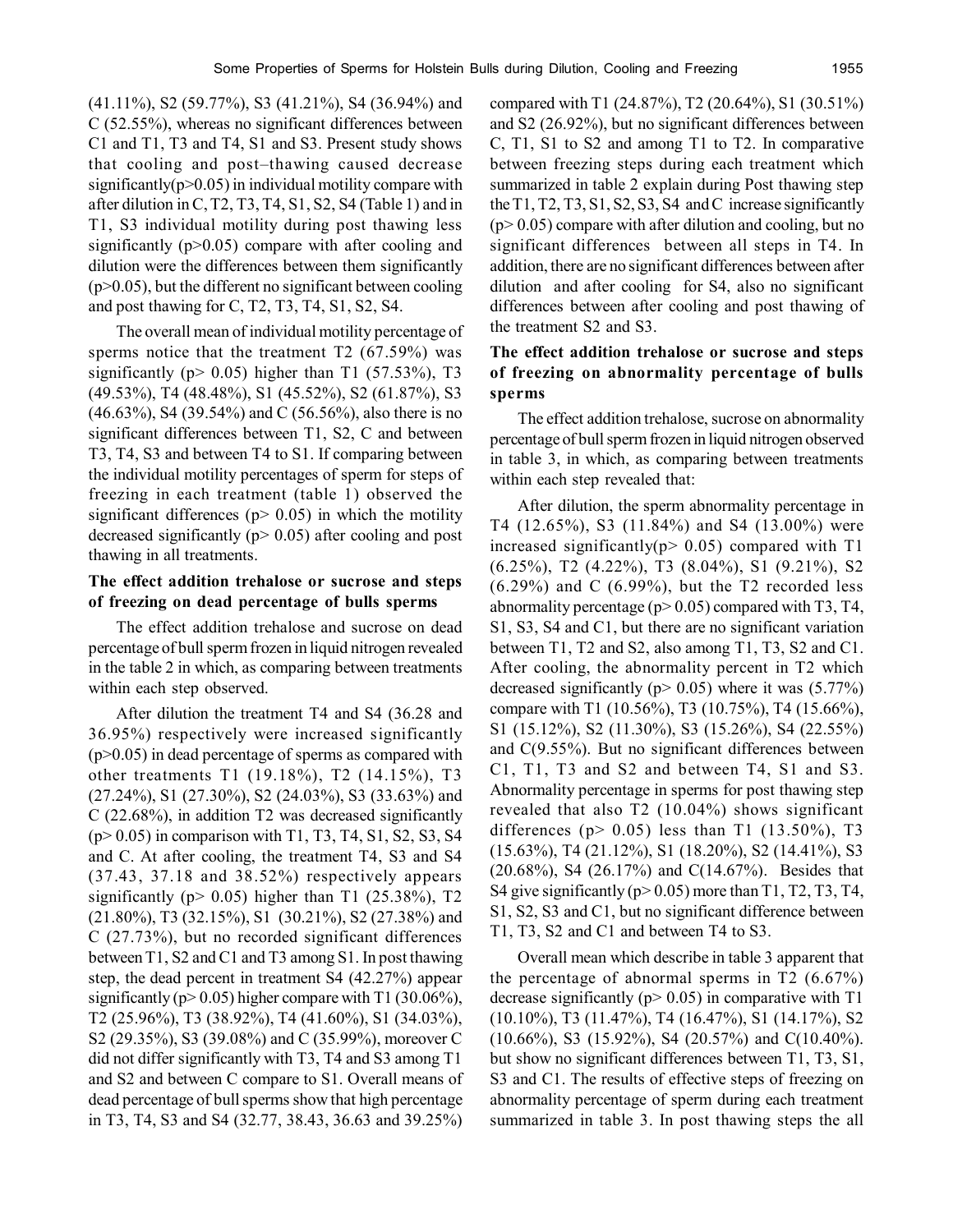| Sugar            | <b>Concentration</b> | <b>After dilution</b> | After cooling        | <b>Post-Thawing</b> | Overall mean              |
|------------------|----------------------|-----------------------|----------------------|---------------------|---------------------------|
| Control $(C)$    |                      | $63.33\pm0.57$ BCa    | 53.77 $\pm$ 0.75 Cb  | 52.55 $\pm$ 0.62 Cb | 56.56 $\pm$ 0.76 <b>B</b> |
| <b>Trehalose</b> | <b>T1</b>            | 61.94 $\pm$ 0.59 Ca   | $57.33\pm0.81$ Bb    | 53.33 $\pm$ 0.90 Cc | 57.54 $\pm$ 0.65 <b>B</b> |
|                  | <b>T2</b>            | $70.83 \pm 0.83$ Aa   | $66.38\pm0.88$ Ab    | $65.55 \pm 0.89$ Ab | $67.59\pm0.59$ A          |
|                  | <b>T3</b>            | 56.94 $\pm$ 0.91 Da   | $45.00\pm0.80$ Db    | $46.66 \pm 0.70$ Db | 49.53 $\pm$ 0.86 C        |
|                  | T4                   | 53.33 $\pm$ 0.57 DEa  | $45.50 \pm 1.31$ Db  | $46.61 \pm 1.32$ Db | $48.48\pm0.80$ CD         |
| <b>Sucrose</b>   | <b>S1</b>            | 51.83 $\pm$ 0.56 Ea   | $43.61 \pm 1.26$ Db  | 41.11 $\pm$ 0.76 Eb | $45.52\pm0.81$ D          |
|                  | S <sub>2</sub>       | $66.38 \pm 1.13$ Aba  | 59.44 $\pm$ 1.135 Bb | 59.77 $\pm$ 0.77 Bb | 61.87 $\pm$ 0.73 <b>B</b> |
|                  | S <sub>3</sub>       | $52.72 \pm 0.67$ DEa  | $46.05 \pm 0.92$ Db  | 41.21 $\pm$ 0.64 Ec | 46.63 $\pm$ 0.78 C        |
|                  | <b>S4</b>            | $45.00\pm0.70$ Fa     | 36.66 $\pm$ 0.53 Eb  | $36.94\pm0.59$ Fb   | 39.54 $\pm$ 0.63 E        |

Table 1 : The effect of trehalose or sucrose on individual motility % of bulls sperms after dilution ,cooling and post- Thawing  $(Mean \pm SE)$ .

Within row different small letters for each parameter means significant at (p<0.05). Within Column different large letters for each parameter means significant at  $(p<0.05)$ .

**Table 2** : The Effect of trehalose or sucrose on dead % of bulls sperms after dilution ,cooling and post- Thawing (Mean  $\pm$  SE).

| Sugar            | <b>Concentration</b> | <b>After dilution</b> | After cooling       | <b>Post-Thawing</b>  | Overall mean       |
|------------------|----------------------|-----------------------|---------------------|----------------------|--------------------|
| Control $(C)$    |                      | $22.68 \pm 3.42$ Ea   | $27.73 \pm 0.27$ Cb | $35.99 \pm 1.24$ BCc | $28.80\pm0.90$ AB  |
| <b>Trehalose</b> | T1                   | $19.18 \pm 5.49$ Fa   | $25.38\pm0.37$ Cb   | 30.06 $\pm$ 0.17 Dc  | $24.87\pm0.76$ BC  |
|                  | <b>T2</b>            | 14.15 $\pm$ 5.36 Ca   | $21.80 \pm 0.33$ Db | $25.96\pm0.54$ Ec    | $20.64\pm0.81$ C   |
|                  | <b>T3</b>            | $27.24 \pm 1.46$ Da   | $32.15 \pm 0.55$ Bb | $38.92\pm0.47$ Bc    | $32.77\pm0.47$ A   |
|                  | <b>T4</b>            | $36.28 \pm 2.99$ Aa   | $37.43 \pm 0.41$ Aa | 41.60 $\pm$ 0.66 Ba  | $38.43\pm 0.47$ A  |
| <b>Sucrose</b>   | <b>S1</b>            | $27.30 \pm 2.43$ Da   | $30.21 \pm 0.35$ Bb | 34.03 $\pm$ 0.47 Cc  | $30.51 \pm 0.46$ B |
|                  | S <sub>2</sub>       | $24.03 \pm 2.50$ Ca   | $27.38\pm0.43$ Cb   | $29.35\pm0.39$ Db    | $26.92\pm0.41$ B   |
|                  | <b>S3</b>            | $33.63 \pm 2.55$ Ba   | $37.18 \pm 0.28$ Ab | $39.08\pm0.65$ Bb    | $36.63\pm0.43$ A   |
|                  | S <sub>4</sub>       | $36.95 \pm 2.16$ A    | $38.52 \pm 0.31$ Aa | $42.27\pm0.38$ Ab    | $39.25\pm0.38$ A   |

Within row different small letters for each parameter means significant at (p<0.05). Within Column different large letters for each parameter means significant at  $(p<0.05)$ .

**Table 3**: The Effect of trehalose or sucrose on abnormality % of bulls sperms after dilution , cooling and post- Thawing (Mean  $\pm$  SE).

| Sugar            | Concentration  | <b>After dilution</b> | After cooling       | <b>Post-Thawing</b> | Overall mean       |
|------------------|----------------|-----------------------|---------------------|---------------------|--------------------|
| Control $(C)$    |                | 6.99 $\pm$ 0.55 Cc    | $9.55 \pm 0.47$ Ch  | $14.67 \pm 0.45$ Da | $10.40 \pm 2.25$ B |
| <b>Trehalose</b> | <b>T1</b>      | $6.25 \pm 0.24$ CDc   | $10.56 \pm 0.37$ Cb | $13.50 \pm 0.47$ Da | $10.10\pm2.10$ B   |
|                  | <b>T2</b>      | $4.22 \pm 0.32$ Db    | $5.77\pm0.27$ Db    | $10.04\pm0.31$ Ea   | $6.67 \pm 1.74$ C  |
|                  | <b>T3</b>      | $8.04\pm0.32$ BCc     | $10.75 \pm 0.58$ Cb | $15.63 \pm 0.56$ Da | $11.47\pm2.22$ B   |
|                  | <b>T4</b>      | $12.65 \pm 0.43$ Ac   | $15.66 \pm 0.57$ Bb | $21.12\pm0.31$ Ba   | $16.47 \pm 2.47$ A |
| <b>Sucrose</b>   | <b>S1</b>      | $9.21 \pm 0.51$ Bc    | $15.12 \pm 0.53$ Bb | $18.20 \pm 0.48$ Ca | $14.17\pm2.63$ BC  |
|                  | S <sub>2</sub> | 6.29 $\pm$ 0.39 CDc   | $11.30\pm0.45$ Cb   | $14.41 \pm 0.42$ D  | $10.66\pm2.63$ C   |
|                  | <b>S3</b>      | 11.84 $\pm$ 0.56 Ac   | $15.26 \pm 0.64$ Bb | $20.68 \pm 1.11$ Ba | $15.92 \pm 2.57$ B |
|                  | <b>S4</b>      | $13.00\pm0.32$ Ac     | $22.55\pm 0.74$ Ab  | $26.17\pm0.62$ Aa   | $20.57\pm3.02$ A   |

Within row different small letters for each parameter means significant at (p<0.05). Within Column different large letters for each parameter means significant at  $(p<0.05)$ .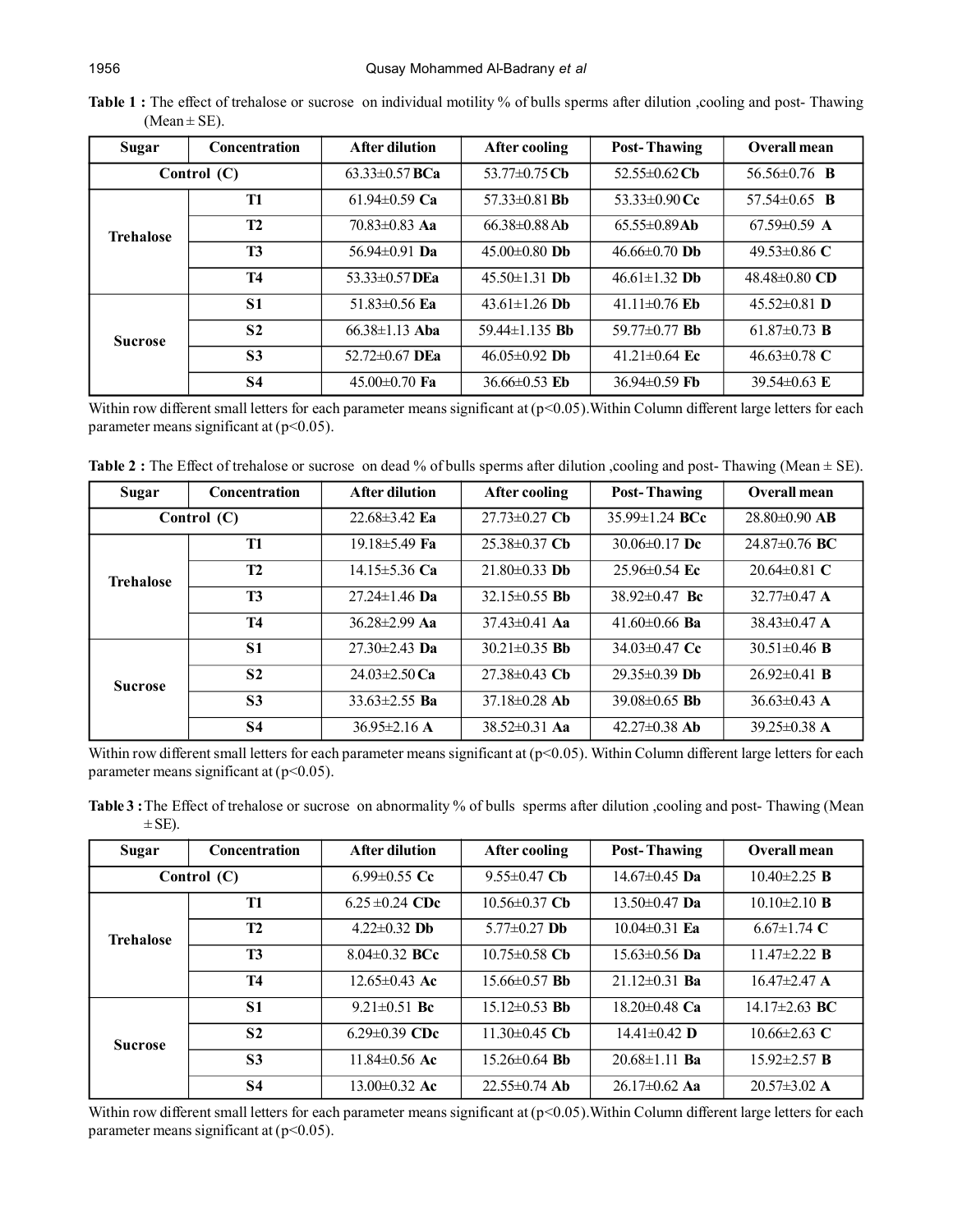| <b>Characteristics</b> | <b>Sugar</b>     | <b>After dilution</b> | After cooling             | <b>Post-Thawing</b> | Overall mean       |
|------------------------|------------------|-----------------------|---------------------------|---------------------|--------------------|
| Individual motility %  | <b>Trehalose</b> | $61.27 \pm 2.98$ Aa   | $53.59\pm3.98$ Ab         | 52.94 $\pm$ 3.45 Ab | 55.78 $\pm$ 4.42 A |
|                        | <b>Sucrose</b>   | 53.98 $\pm$ 4.47 Ba   | $46.44\pm4.76$ Bb         | $44.73 \pm 5.11$ Bb | $48.38\pm4.75$ B   |
| Overall mean           |                  | 57.62 $\pm$ 2.14 a    | 50.01 $\pm$ 2.44 <b>b</b> | $48.83 \pm 1.97$ b  |                    |
| Dead %                 | <b>Trehalose</b> | $24.21 \pm 4.84$ Ab   | $2919\pm 348$ Ash         | $33.09 \pm 3.06$ Aa | $28.82\pm3.70$ A   |
|                        | <b>Sucrose</b>   | $30.47\pm2.93$ Ab     | $33.32 \pm 2.69$ Aab      | $35.70 \pm 2.71$ Aa | $33.16\pm2.75$ A   |
| Overall mean           |                  | $27.34 \pm 2.65$ h    | $31.25 \pm 2.32$ ab       | $34.39 \pm 2.54$ a  |                    |
| Abnormality %          | <b>Trehalose</b> | $7.79 \pm 1.79$ Ab    | $10.68 \pm 2.01$ Aab      | $13.07 \pm 2.32$ Aa | $10.07 \pm 2.03$ B |
|                        | <b>Sucrose</b>   | $10.81 \pm 2.49$ Ab   | $16.05 \pm 2.35$ Aa       | $19.86 \pm 2.46$ Aa | $15.33 \pm 2.06$ A |
| Overall mean           |                  | $9.30 \pm 2.56$ h     | $13.36 \pm 2.50$ ab       | $16.46 \pm 2.50 a$  |                    |

**Table 4 :**Overall means of trehalose and sucrose on individual motility, Dead and abnormality percentage of bulls sperms during dilution, cooling and post-thawing.

Within row different small letters for each parameter means significant at (p<0.05). Within Column different large letters for each parameter means significant at  $(p<0.05)$ .

treatments T1 ,T2 , T3 , T4 , S1 , S2 , S3 , S4 and C were increased significantly ( $p$  > 0.05) comparative with that after dilution and after cooling for all treatment. but no significant differences in sperm abnormality between T2 in after dilution and after cooling.

# **Overall means of effect Trehalose or sucrose on individual motility, dead and abnormality percentage of bulls sperms during dilution, cooling and post thawing**

**Individual motility percentage :** In comparative between freezing steps during each treatment which summarized in table 4 explain during after cooling (53.59, 46.44) and Post thawing step (52.94, 44.73) causes decrease significant  $(p<0.05)$  in individual motility compare with after dilution (61.27, 53.98), whether in the case of adding trehalose or sucrose, but the differences in individual motility no significant between after cooling and post thawing for both trehalose and sucrose.

## **Dead sperms percentage**

Result indicated that dead percentage during post thawing in addition trehalose (33.09) and sucrose (35.70) causes increase significant ( $p$ <0.05) compare with after dilution, but the differences no significant between the step of after cooling with post thawing and between after cooling and after dilution for both addition trehalose or sucrose (table 4).

#### **Abnormality sperms percentage**

Present study shows that abnormality percentage sperm for step after cooling (16.05) and post thawing (19.86) increase significant ( $p<0.05$ ) abnormality percentage compare with after dilution(10.81) expect during addition sucrose, but containing the diluted trehalose

only led to a rise significant ( $p<0.05$ ) the abnormality sperm percentage in post thawing (13.07) compare with after dilution (7.79), but the difference no significant between after cooling and post thawing and between after cooling and dilution for both sugars (table 4). Results about comparison between Trehalose and sucrose were different significant ( $p<0.05$ ) and trehalose (55.78) show up high significant ( $p<0.05$ ) in individual motility and less abnormality percentage (10.07, 15.33%) respectively compare with sucrose, but the differences in dead percentage for both sugars (28.82, 33.16) no significant.

## **Discussion**

# **The effect trehalose or sucrose on individual motility, dead and abnormality percentage of bull sperms frozen in liquid nitrogen**

The results of the present study revealed an improving effect of trehalose and sucrose supplemented to a basic tris extender on bull semen quality (sperm motility, viability, total sperm abnormalities) after cooling and freezing. Our results exhibited improved sperm motility, viability and decreased abnormalities. These results are in accordance with the results obtained by Reddy *et al*. (2010) in buffalo, Aisen *et al*. (2002) in ram, Aboagla and Terada (2003) in goat, Hu *et al*. (2010) in boar. The improved quality of cooled and post-thaw sperm on adding trehalose or sucrose to the extender is due to reducing all injury caused by ice crystallization as trehalose and sucrose are nonpermeable sugars render hypertonic media decreasing intracellular freezable water (Bakás and Disalvo, 1991). Aboagla and Terada (2003) and Reddy *et al*. (2010) referred this reduction in cryodamage of spermatozoa to the interaction of these sugars with phospholipids in plasma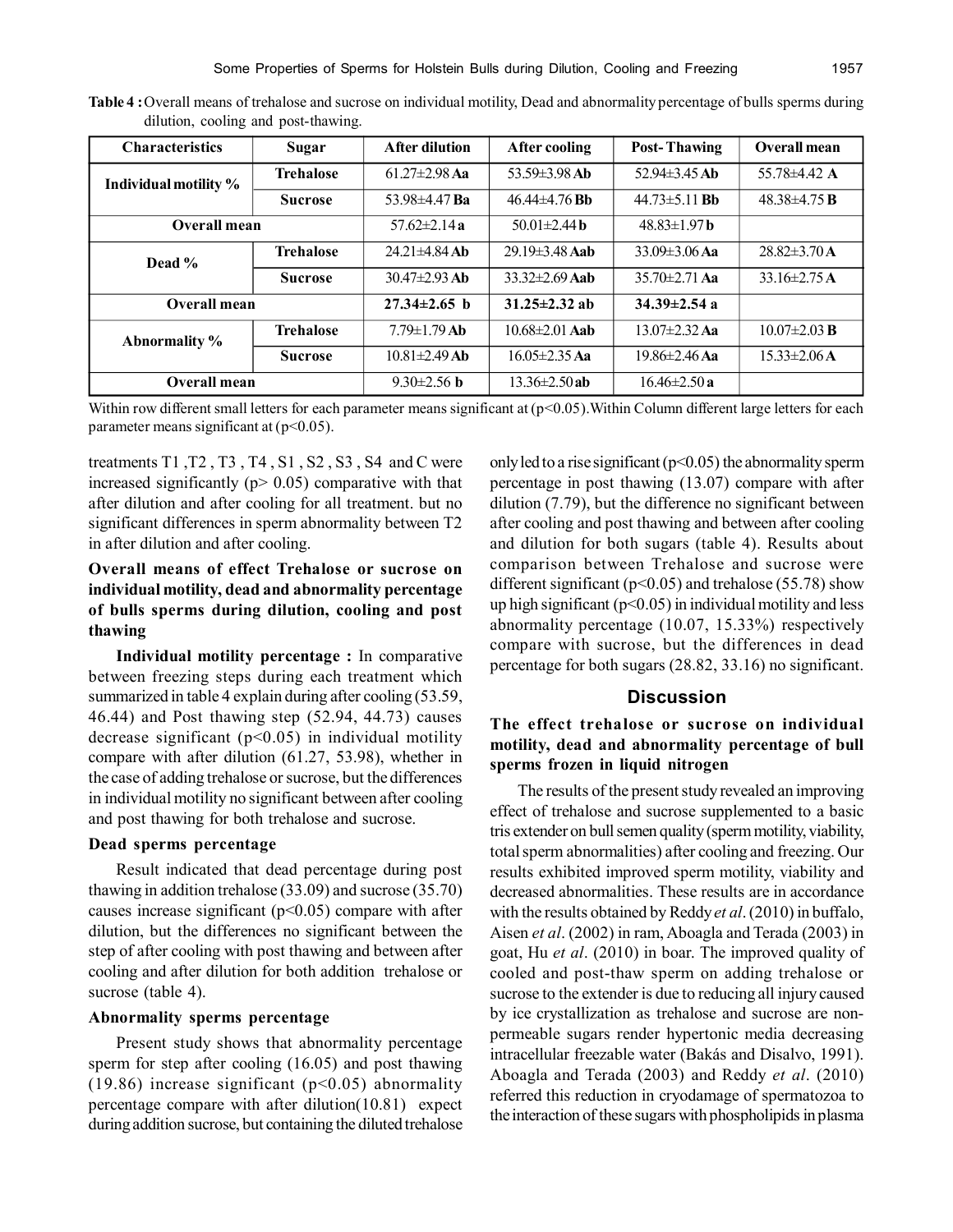membrane and increases membrane fluidity leading to greater resistance of spermatozoa against freeze-thawing damage. While, another argument proposed that probably trehalose protects biomolecular structures through both, the replacement of water in hydrogen bonds (Chen *et al*., 2000) and trapping essential hydration water molecules (Patist and Zoerb, 2005). Also, a role of viscosity in the maintenance of the biomolecular structure has been proposed. Trehalose has indirect antioxidant effect by increasing the level of glutathione and reduced level of lipid peroxide (Aisen *et al*., 2005). Trehalose might have displayed cryoprotective effect on the functional integrity of acrosome and mitochondria that is responsible for the generation of energy from intracellular stores of ATP leading to improved post-thaw sperm motility (Reddy *et al*., 2010). Trehalose is able to protect the integrity of cells against a variety of environmental stresses such as dehydration, heat, cold and oxidation (Chen and Haddad, 2004). It had the remarkable stabilizing properties due to the formation of a non-hygroscopic glass state and protected protein and lipids membranes from degradation during the freeze–drying process (Hu *et al*., 2010). Furthermore, trehalose had been extensively used to improve sperm quality parameters in semen cryopreservation and its protective effects significantly improved the freezability of goat spermatozoa due to increase in membrane fluidity resulting from the depression of membrane transition temperature, allowing the sperm membrane to tolerate low temperature effects (Aboagla and Terada, 2003). The extender containing trehalose improved antioxidant action and reduced the oxidative stress provoked by cryopreservation in bull (Hu *et al*., 2010; Tuncer *et al*., 2011), buffalo bull (Badr *et al*., 2010), ram (Bucak and Tekin, 2007; Bucak *et al*., 2007; Aisen *et al*., 2005) noticed that the extender supplemented with 100 mm trehalose did not affect superoxide dismutase (SOD) levels but catalase (CAT) and glutathione peroxidase (GSH-Px) activities were greater with the supplementation of trehalose at 100 and 200 mm. Sitaula *et al*. (2009) studied the effect of sorbitol and trehalose on sperm motility following partial dehydration and showed a much improved bovine sperm motility in the presence of sorbitol and trehalose. Tuncer *et al*. (2011) evaluated the effects of the addition of different sugars (25 mm raffinose, 25 mm sucrose, and 25 mm trehalose) on bull spermatozoa cryopreserved in a commercial extender (Optidyl) supplemented with 3 mm glutamine on semen parameters, fertilizing ability and superoxide dismutase (SOD) activity. However, Khalili *et al*. (2009) obtained the highest post-thawing quality when combining nearly 200 mm of trehalose (198.24mm) and 8% glycerol.

This suggests both that there may be important differences between species regarding the optimal trehalose/sucrose concentrations. This could explain, apart from species differences, why several studies have reported nonpositive effects of trehalose and sucrose and even negative effects at some concentrations (Atessahin *et al*., 2008). The antioxidant characteristics of some disaccharides as trehalose may be related to its effectiveness in membrane cryopreservation (Hu *et al*., 2010; Tuncer *et al*., 2011). Trehalose has indirect antioxidant effect by increasing the level of glutathione and reduced level of lipid peroxide (Aisen *et al*., 2005). Chhillar *et al*. (2012) reported that both trehalose and taurine decreased  $H_2O_2$  and MDA in frozen- thawed bull semen to the levels of fresh semen and Badr *et al*. (2010) reported similar results in buffalo semen. Therefore, the effect of trehalose on the oxidative stress concomitant to sperm cryopreservation seems to vary with species, and possibly with the application of different protocols. Also, trehalose might have displayed cryoprotective effect on the functional integrity of acrosome and mitochondria that is responsible for the generation of energy from intracellular stores of ATP leading to improved post-thaw sperm motility. Ours results revealed that trehalose and sucrose at high concentration (200 mm/L) reduced sperm membrane integrity. These results are in close relation to that of Fernandez –Santosa *et al*. (2007), who proved that membrane integrity and mitochondrial status after thawing depend on osmolarity as low osmolality (hyposmotic extenders) produce a higher percentage of spermatozoa with intact spermatozoa membrane. Jafaroghli *et al*. (2011) showed that ram sperm can tolerate hyperosmotic diluents at a range of sugar concentration (50–100 mm/L) with improved post-thaw semen quality.

## **The effect steps of freezing on individual motility, dead and abnormality of bull sperms frozen in liquid nitrogen**

The freezing process negatively affects ( $P < 0.05$ ) the sperm parameters (individual motility, dead and abnormality), agreement with Üstüner *et al* (2015). But the current study revealed that this effects were changes from treatment to another's, it means there is interaction between effect steps of freezing, addition Trehalose and sucrose to Tris diluents of bull spermatozoa, however, overall, this effect was lower when the 100mm trehalose was added to this diluents. These effects were also observed in the studies of Barbas and Mascarenhas (2009) and Dorado *et al* (2009). The kidding rate after artificial insemination with frozen and thawed semen is poorer than with fresh or chilled semen (Batista *et al*., 2009), but most properly freezing and thawing procedures had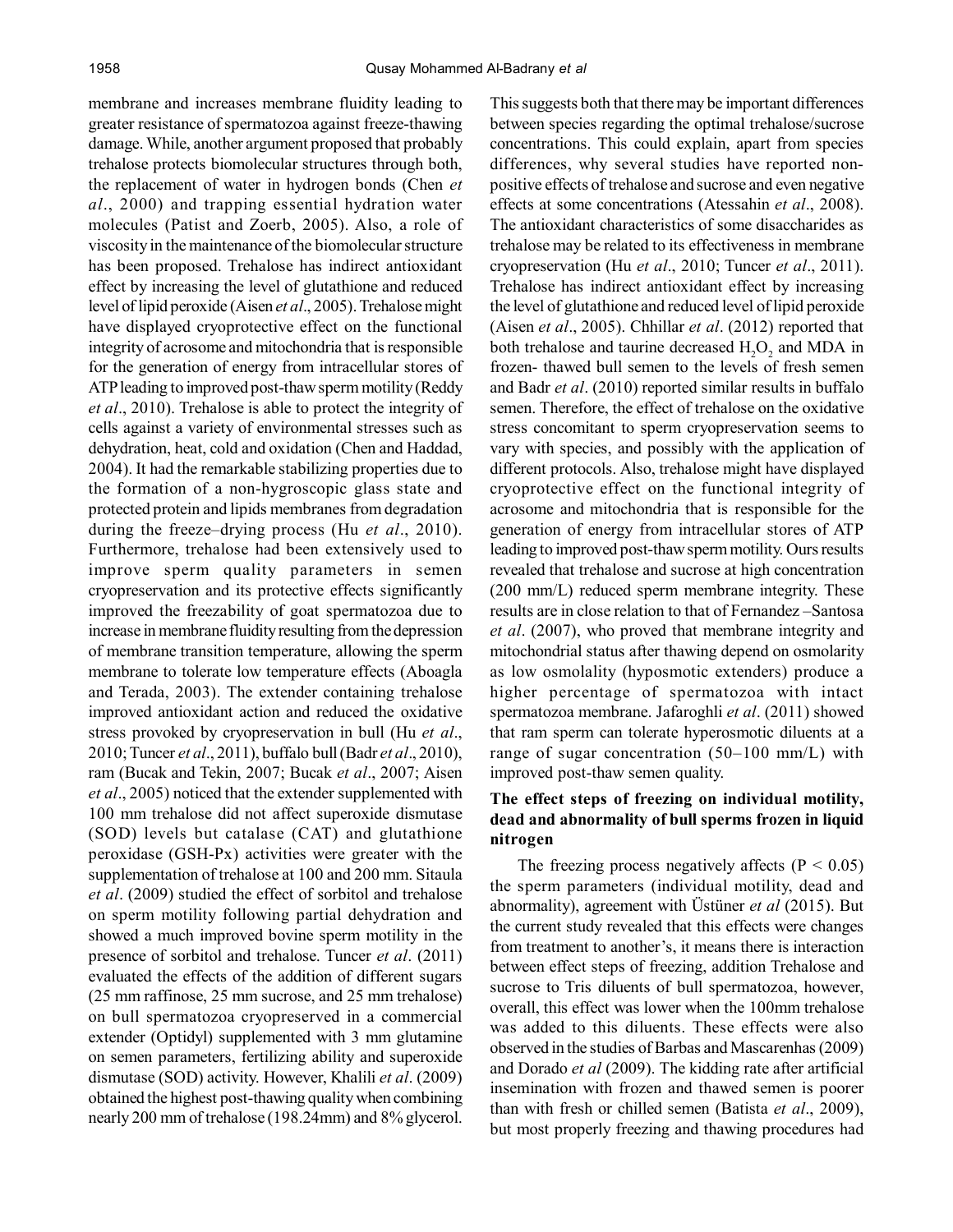negative effects on motility and acrosome integrity (Üstüner *et al*., 2015). Hussain *et al.* (2016) reported that significant decrease in individual motility and increase in dead and abnormalities percentage for both poor and good ejaculate during different steps, dilution, cooling and freezing of bull semen, this might be attributed to the fact that lactic acid which produced as an end product of sperm metabolism, resulting in harmful lowering of PH which exerts toxic effect on sperm cell (Ball and Peter, 2004). The considerably reduced values for sperm motility, viability, morphology and plasma membrane/acrosome integrity observed after cryopreservation of semen over fresh or pre-freeze stage (Chaudhari *et al*., 2015).

# **Conclusion**

The addition of 100 mm trehalose/ sucrose to TFEG diluents had their benefits on freezing-thawing bull semen for artificial insemination center, Iraqi. A step of freezing process (dilution, cooling and Post-Freezing) was detrimental to bull sperm properties, but this effect was less when adding 100mm trehalose to the diluents.

## **References**

- Aboagla, E. M. E. and T. Terada (2003). Trehalose-enhanced fluidity of the goat sperm membrane and its protection during freezing. *Biology of Reproduction*, **69(4)** : 1245- 1250.
- Aisen, E. G., V. H. Medina and A. Venturino (2002). Cryopreservation and post-thawed fertility of ram semen frozen in different trehalose concentrations. *Theriogenology*, **57(7)** : 1801-1808.
- Aisen, E. G., M. Quintana, V. Medina, H. Morello and A. Venturino (2005). Ultramicroscopic and biochemical changes in ram spermatozoa cryopreserved with trehalosebased hypertonic extenders. *Cryobiology*, **50(3)** : 239-249.
- Atessahin, A., M. N. Bucak, P. B. Tuncer and M. Kýzýl (2008). Effects of anti-oxidant additives on microscopic and oxidative parameters of Angora goat semen following the freeze–thawing process. *Small Ruminant Research*, **77(1)** : 38-44.
- Badr, M. R., G. Mary and M. H. Hassan (2010). Effect of trehalose on cryopreservation, oxidative stress and DNA integrity of buffalo spermatozoa. *J Reprod Infertil.*, **1** : 50-57.
- Bakas, L. S. and E. A. Disalvo (1991). Effect of  $Ca_2^+$  on the cryoprotective action of trehalose. *Cryobiology*, **28(4)** : 347-353.
- Ball, P. J. and A. R. Peters (2004). *Reproduction I n cattle*. 3rd edition. John Wiley & Sons.
- Barbas, J. P. and R. D. Mascarenhas (2009). Cryopreservation of domestic animal sperm cells. *Cell and Tissue Banking*, **10(1)** : 49-62.
- Batista, M., T. Nino, D. Alamo, N. Castro, M. Santana, F.

Gonzalez, F. Cabrera and A. Gracia (2009). Successful artificial insemination using semen frozen and stored by an ultrafreezer in the Majorera goat breed. *Theriogenology*, **71(8)** : 1307-1315.

- Bearden, H. J. and J. W. Fuquay (2000). Semen evaluation. In: Bearden, H. J. and J. W. Fuquay (eds). *Applied animal reproduction.* New Jersey: Prentice Hall, Upper Saddle River, 168–182.
- Bilodeau, J. F., S. Chatterjee, M. A. Sirard and C. Gagnon (2000). Levels of antioxidant defenses are decreased in bovine spermatozoa after a cycle of freezing and thawing. *Molecular Reproduction and Development*, **55(3)** : 282- 288.
- Bucak, M. N. and N. Tekin (2007). Protective effect of taurine, glutathione and trehalose on the liquid storage of ram semen. *Small Ruminant Research*, **73(1)** : 103-108.
- Bucak, M. N., A. Ateþþahin, O. Varýþlý, A. Yüce, N. Tekin and A. Akçay (2007). The influence of trehalose, taurine, cysteamine and hyaluronan on ram semen: microscopic and oxidative stress parameters after freeze–thawing process. *Theriogenology*, **67(5)** : 1060-1067.
- Chaudhari, D. V., A. J. Dhami, K. K. Hadiya and J. A. Patel (2015). Relative efficacy of egg yolk and soya milk-based extenders for cryopreservation  $(-196^{\circ}C)$  of buffalo semen. *Veterinary World*, **8(2)** : 239-244.
- Chen, Q. and G. G. Haddad (2004). Role of trehalose phosphate synthase and trehalose during hypoxia: from flies to mammals. *Journal of Experimental Biology*, **207(18)** : 3125-3129.
- Chhillar, S., V. K. Singh, R. Kumar and S. K. Atreja (2012). Effects of Taurine or Trehalose supplementation on functional competence of cryopreserved Karan Fries semen. *Animal Reproduction Science*, **135(1)** : 1-7.
- Crowe, J. H., L. M. Crowe, J. F. Carpenter and C. A. Wistrom (1987). Stabilization of dry phospholipid bilayers and proteins by sugars. *Biochemical Journal*, **242(1)** : 1.
- Dalimata, A. M. and J. K. Graham (1997). Cryopreservation of rabbit spermatozoa using acetamide in combination with trehalose and methyl cellulose. *Theriogenology*, **48(5)** : 831-841.
- Duncan, D. B. (1955). Multiple Rang and Multiple F-test. *Biometrics*, **11** : 4-42.
- El-Sheshtawy, R. I., S. A. Sisy and W. S. El-Nattat (2015). Effects of different concentrations of sucrose or trehalose on the post-thawing quality of cattle bull semen. *Asian Pacific Journal of Reproduction*, **4(1)** : 26-31.
- Evans, G. and W. M. C. Maxwell (1987). Handling and examination semen. In : Maxwell, W. M. C. (ed.). *Salamon's artificial insemination of sheep and goat*. Sydney: Butter Worth's. pp.93–106.
- Fernández-Santos, M. R., F. Martínez-Pastor, V. García-Macías, M. C. Esteso, A. J. Soler, P. De Paz, L. Anel and J. J. Garde (2007). Extender osmolality and sugar supplementation